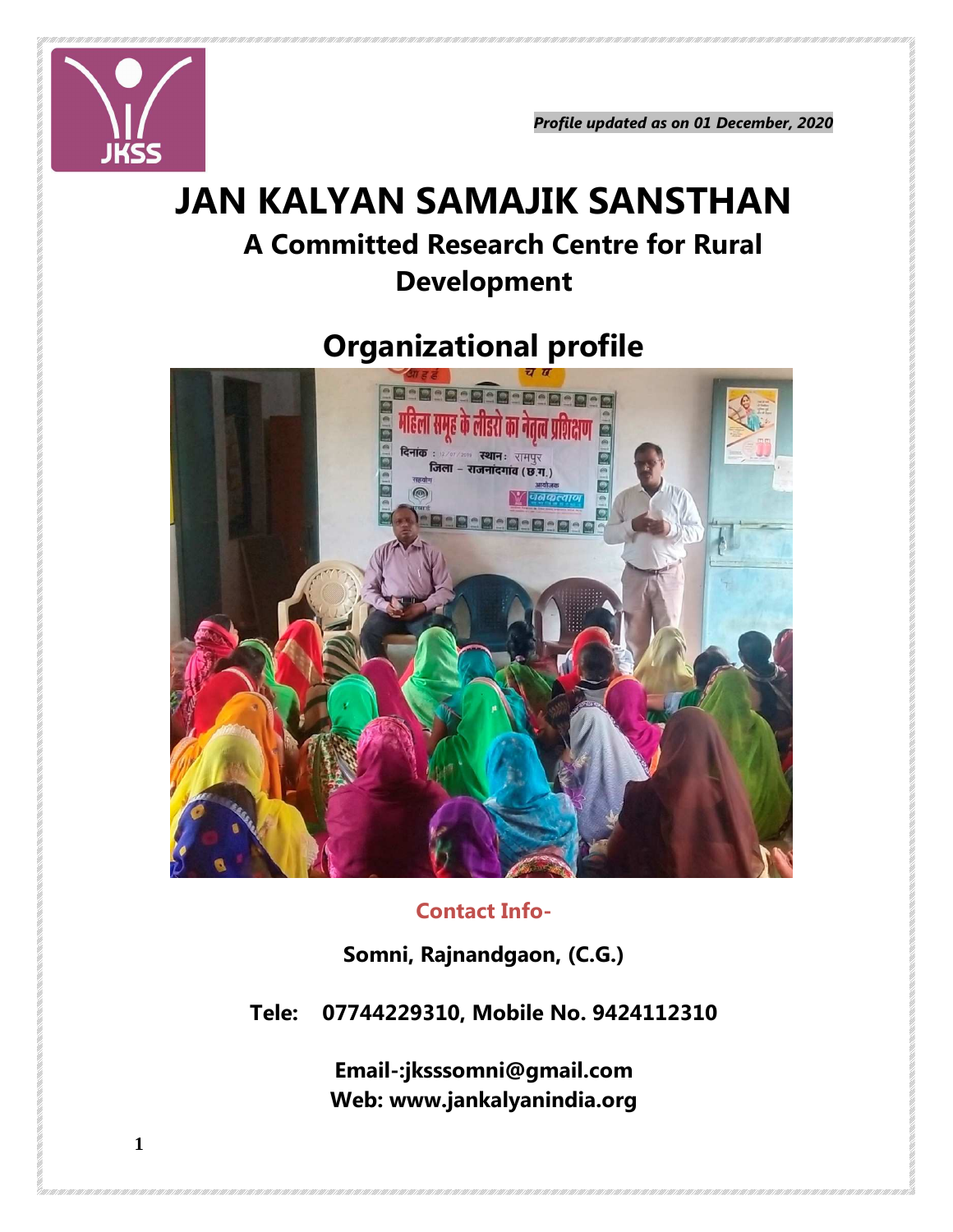#### **Background:-**

Jan Kalyan Samajik Sansthan (JKSS) is registered under MP Society Registration act 1973 on April 21, 1999. Organization is working for the cause of social development and welfare of common people. This was created by a group of college students on 02 October 1998. That time it was known Youth Chetana Club and after the registration got new name called- **Jan Kalyan Samajik Sansthan.** 

JKSS strongly believes in people's power and their participation in action for

sustainable development. They may play greater role as change agent and facilitator in promotion of alternate people's mechanism at grass root level.

Keeping in mind the above thought, JKSS initially started working on youth development and further incorporated other development issues i.e. plantation, Sanitation, elementary education,



health, skill and leadership development program for youth and women's, NRLM, HIV/AIDS, TB/ RNTCP, Gram Sabha Empowerment, Agriculture and against social evils etc.

The JKSS is currently working in Rajnandgaon, Durg, Raipur and Kawardha districts of Chhattisgarh state. The organization is having strong coordination with different government departments/ agencies, National and International development partners, CSOs, Universities, Academia and professionals for support in implementation of various community based interventions.

The management committee and staff members of the organization are committed to the cause of empowering the marginalized people. Involvement of women from minority community and weaker section of society is also ensured the governing body and staff.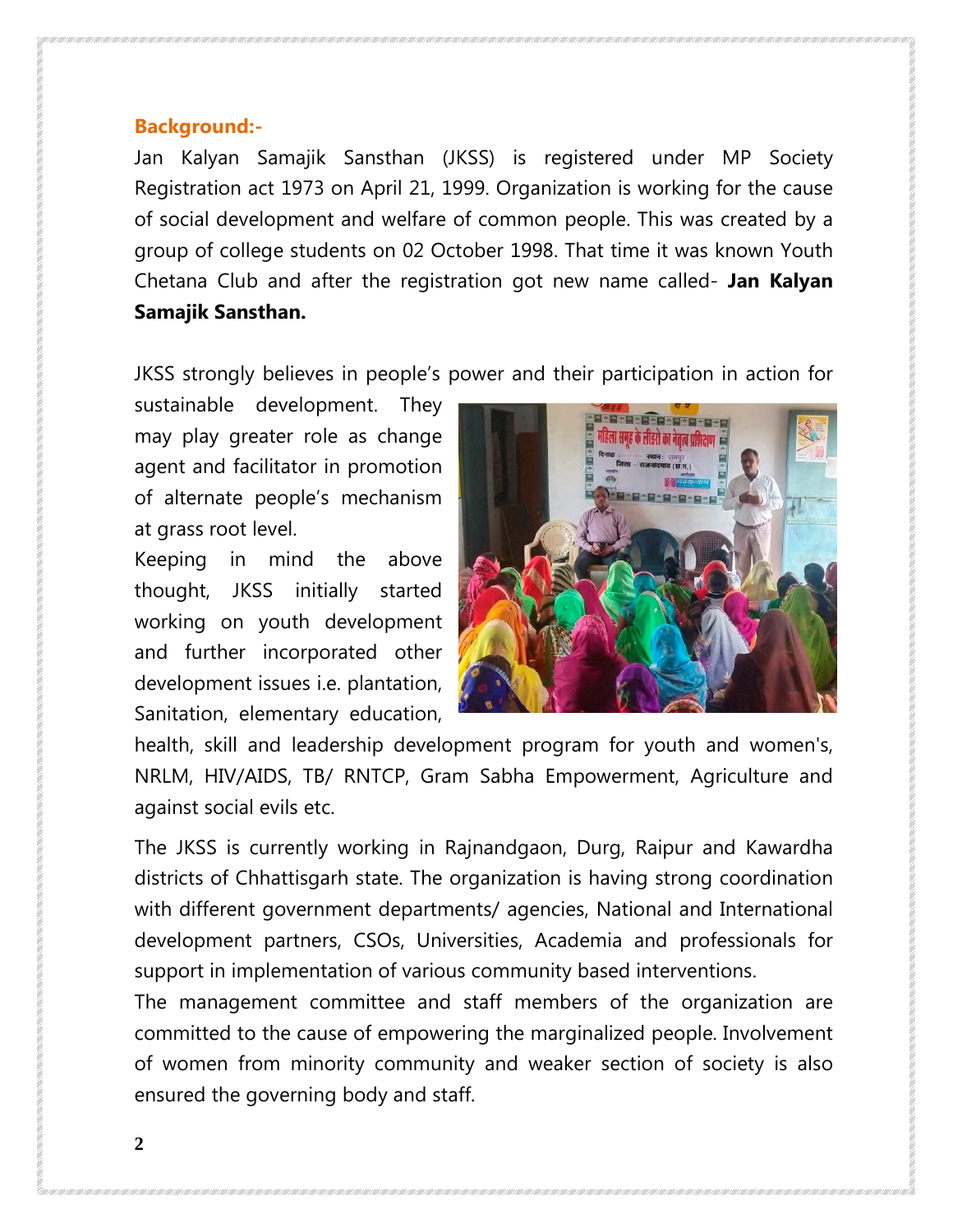## **Legal Info:-**

| 1. | Society / Trust/ Company<br>Registration No with authority<br>and state etc. details | Society/5455                                                                                                       |
|----|--------------------------------------------------------------------------------------|--------------------------------------------------------------------------------------------------------------------|
| 2. | Year/ date of establishment                                                          | 1999                                                                                                               |
| 3. | Registered address                                                                   | Near Water tank, Village & Post - Somni,<br>Rajnandgaon (C.G.) 491441                                              |
| 4. | Name and contact Info of Chief<br>Functionary                                        | Name-Yogendra Pratap Singh<br>Mob-9424112310<br>Place/ Location- Village & Post - Somni,<br>Rajnandgaon (CG)       |
| 5. | Current office address with<br>contact/land line/mob.no.                             | Block No. 2, Kavita Complex, Near Kamla<br>College, Kaurinbhata Road, Rajnandgoan<br>C.G. /07744-229310/9424112310 |
| 6. | Filed/ site office address                                                           | Village – Mohla, Post – Mohla, Dist.-<br>Rajnandgoan (C.G.)                                                        |
| 7. | E-mail and website                                                                   | jksssomni@gmail.com,<br>www.jankalyanindia.org                                                                     |
| 8. | NITI Aayog Darpan Registration<br>No.                                                | CG/2009/0001886                                                                                                    |
| 9. | Pan No.                                                                              | AAATJ5444R                                                                                                         |
|    | 10 Income Tex Registration under<br>80G                                              | CIT/RPR/u/s 80G/18/2009-10                                                                                         |
|    | 11 12A                                                                               | No. CIT/BSP/Tech/12A/68/25-04-2008 of<br>the Income Tax act 1961.                                                  |
|    | 12 TAN no.                                                                           | JBPJ02184A                                                                                                         |
|    | 13 FCRA No.                                                                          | 327530013, Dated: 06-10-2006                                                                                       |
|    | 14 Bank account details                                                              | Name - JAN KALYAN SAMAJIK SANSTHAN<br>A/c No. - 30056690700<br>IFSC Code - SBIN0000464<br>State Bank Of India      |

**3**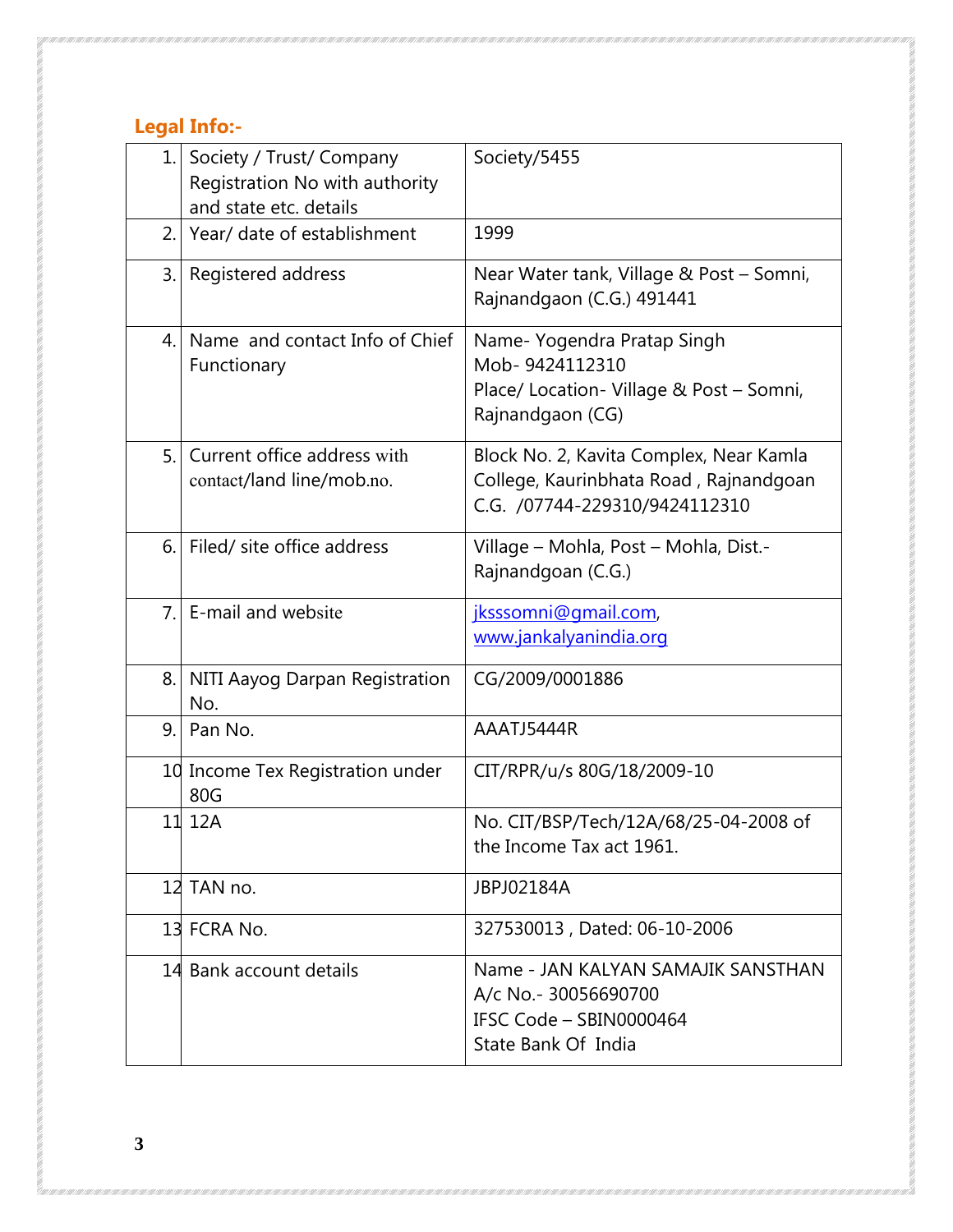## **Vision:**

*Self dependent, exploitation free and equitable society.* 

## **Mission:**

*To assist and help the exploited and marginalized section of society for realization of their self respect.* 

## **Goal:**

**To empower and uplift the poor, vulnerable and most marginalized section of the society.** 

#### **Core Values:-**

- Driven by **Vision & Mission,**
- Respect our **Stakeholders** and **Staff,**
- Operate with **Humility,**
- Believe in **Gender equity and Equality,**
- Do not tolerate any kind of **Discrimination** or **Harassment,**

## **Major Objectives:-**

To conduct programs for promotion, empower and uplift the poor,



excluded disadvantaged and marginalized sections of the of society focusing on Women, poor, marginalized, displaced, tribal's, labors, handicapped, Children, Tribal's and Dalit communities,

- To organized awareness campaigns on promotion of human rights and democracy,
- To develop advocacy skills and build capacities of civil society organizations and groups for improve good governance,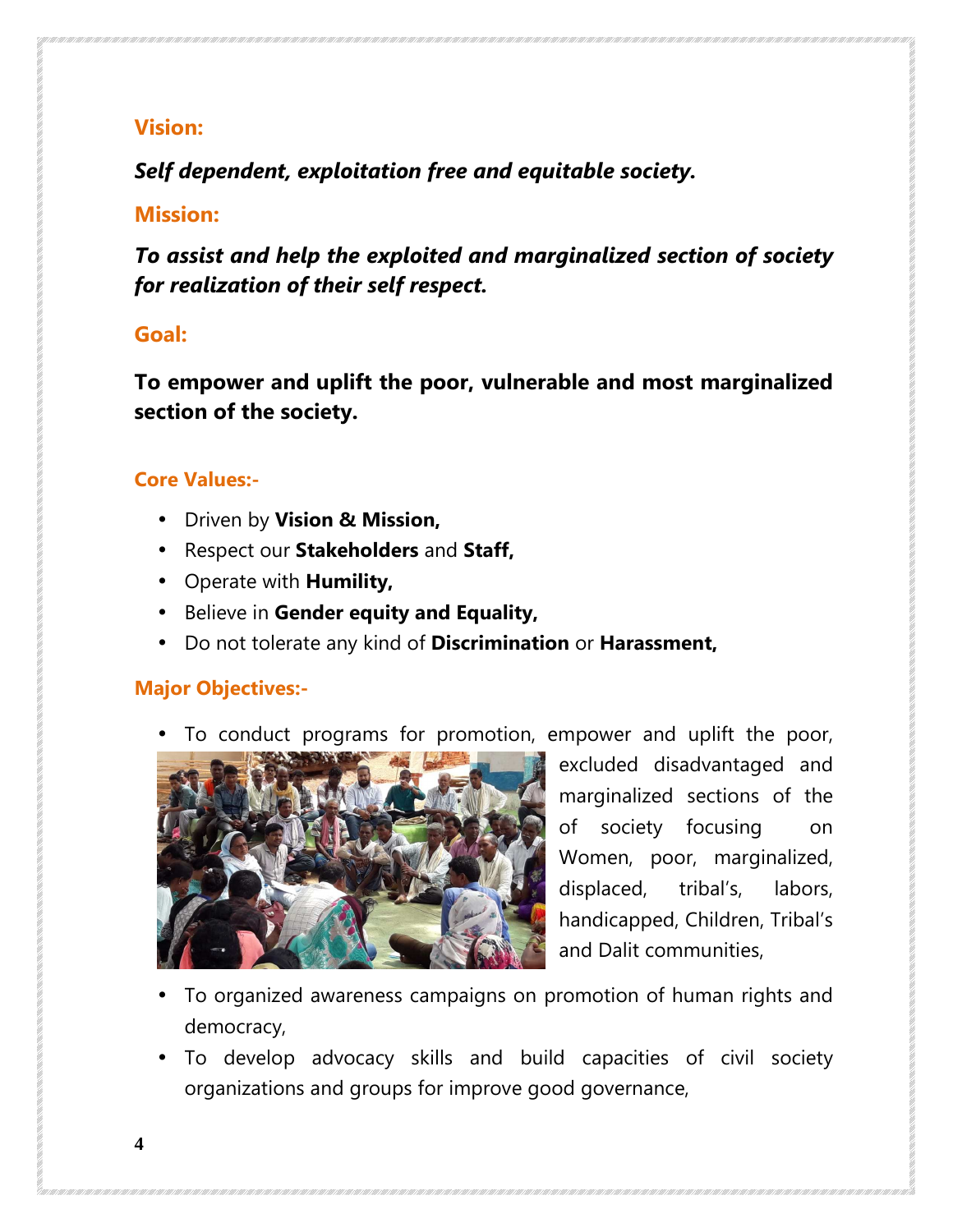- To carry out the activities of rehabilitation for the person with disabilities.
- To engage in conflict management and peace building process.
- To make efforts for maximum representation and active participation of women.
- To run supportive programs for protection of environment and biodiversity.
- To capacitated women for their active participation and representation in Gram Sabha, PRIs, monitoring in social schemes and overall development process,
- To address social evils through IEC, art and cultural activities,
- To support policies and institutions and strengthen social, economic and democratic governance in favor of the poor and the marginalized,
- To work for rural development, Education, food security, health, nutrition
- and sanitation issues including family planning, reproductive and child health, blood donation, HIV/AIDS, prostitution, animal protection and Alcoholism etc.,



- To promote national integration and communal harmony among general community through social and cultural activities,
- To coordinate with district administration and government departments for providing support in implementation of different social scheme for the larger benefit of marginalized community/ beneficiaries,
- To conduct skill development activities for women and youth to generate income and livelihood,
- To receive donation or contribution from organizations, establishments, institutions, centers, and or persons for community relief work on such occasions,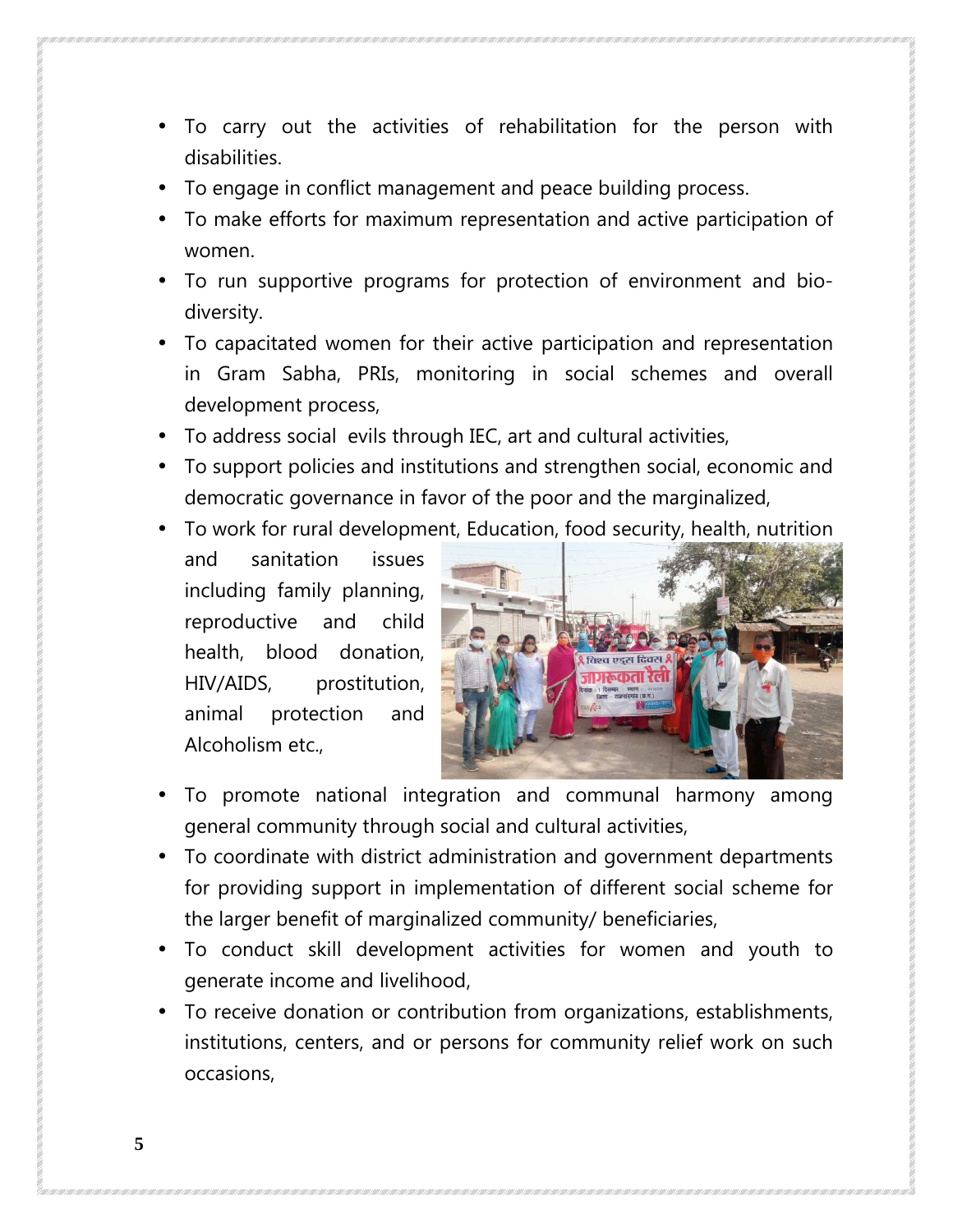## **Major Strength:-**

- Active and committed 7 members governing board and 2 general body members;
- Having 48 committed full time staff and capable team of volunteers;
- Experts from, finance, social development, agriculture, horticulture, NRM, public health, governance, engineering, WASHA, Human Rights areas are also associated with JKSS;
- Organization is also having good association and recognition with different government departments, development partners, support agencies, academic institutions, civil society organizations, media and opinion leaders;

#### **Strategy:-**

JKSS believe in people's power and their action for sustainable development. Thus, we play the role as facilitator using withdrawal approach of empowerment. In this we promote the alternate people's mechanism at grassroots level, especially through Gram Panchayat & people institution. We are using following mode of strategies to support and implementation of social development schemes through community engagement-

- Community Mobilization
- IEC/ BCC
- Demand generation and accessibility of services
- Participatory Training
- Networking and Advocacy
- Skill development
- Coordination and Linkage with different agencies/ departments/ organizations and individual experts.
- Convergence

## **Major Issues Addressed:-**

| Health        | MGNREGA    |
|---------------|------------|
| Education/RTE | Livelihood |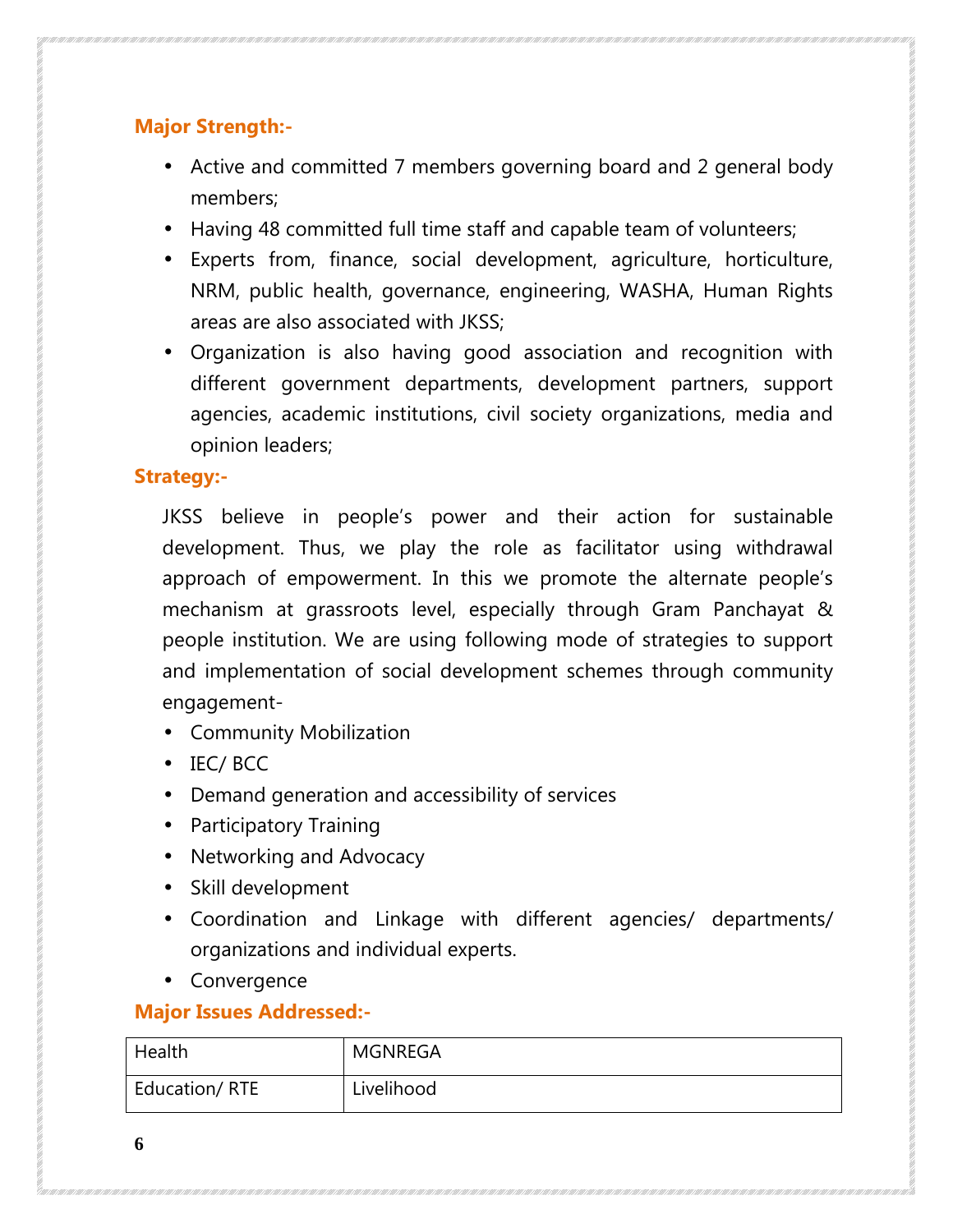| Environment conservation/ NRM                              |  |  |
|------------------------------------------------------------|--|--|
| Campaigns against Social evil and abuses                   |  |  |
| Social Security Scheme and Livelihood                      |  |  |
| Skill development/ vocational training<br>focusing<br>on o |  |  |
| Women and youth                                            |  |  |
| Strengthening of SHGs, Co-operatives users<br>group        |  |  |
| federations and CBOs                                       |  |  |
| Capacity enhancement of artist, PRIs, VHNC<br>and          |  |  |
| community leaders                                          |  |  |
| <b>Water and Sanitation</b>                                |  |  |
| Watershad                                                  |  |  |
| Human rights                                               |  |  |
|                                                            |  |  |

#### **Operational Area:-**

JKSS operational area is hole C.G. state but at present intervening and focusing in tribal dominated districts i.e. Rajnandgaon and Kabirdham, Durg and Raigarg (Urban and Rural).

#### **Target Group:-**

Children, Adolescent, Woman, rural community, Farmer, Tribal, HIV infected, Poor and marginalized community.

## **Major Program/ project conducted:-**

| S.<br>N<br>o. | <b>Project</b>                        | <b>Support Agency</b>                                                                                                              | Per<br>iod       | <b>Remarks</b>                                  |
|---------------|---------------------------------------|------------------------------------------------------------------------------------------------------------------------------------|------------------|-------------------------------------------------|
| 1             | <b>RTE Watch Project</b>              | Unicef through<br>Prayog Samaj Sevi<br>Sanstha and Kalyani<br>Social welfare and<br>Research<br>organization, Raipur<br>and Bhilai | $2014 -$<br>2017 |                                                 |
| 2             | <b>CATS Project</b>                   | Unicef, CG office                                                                                                                  | $2013 -$<br>17   | Awareness and<br>mobilization for<br><b>ODF</b> |
| 3             | Reproductive Child Health<br>(RCH II) | MoHRD, GoI<br>through mother<br>NGO clear, New                                                                                     | 2009-<br>10      |                                                 |

**7**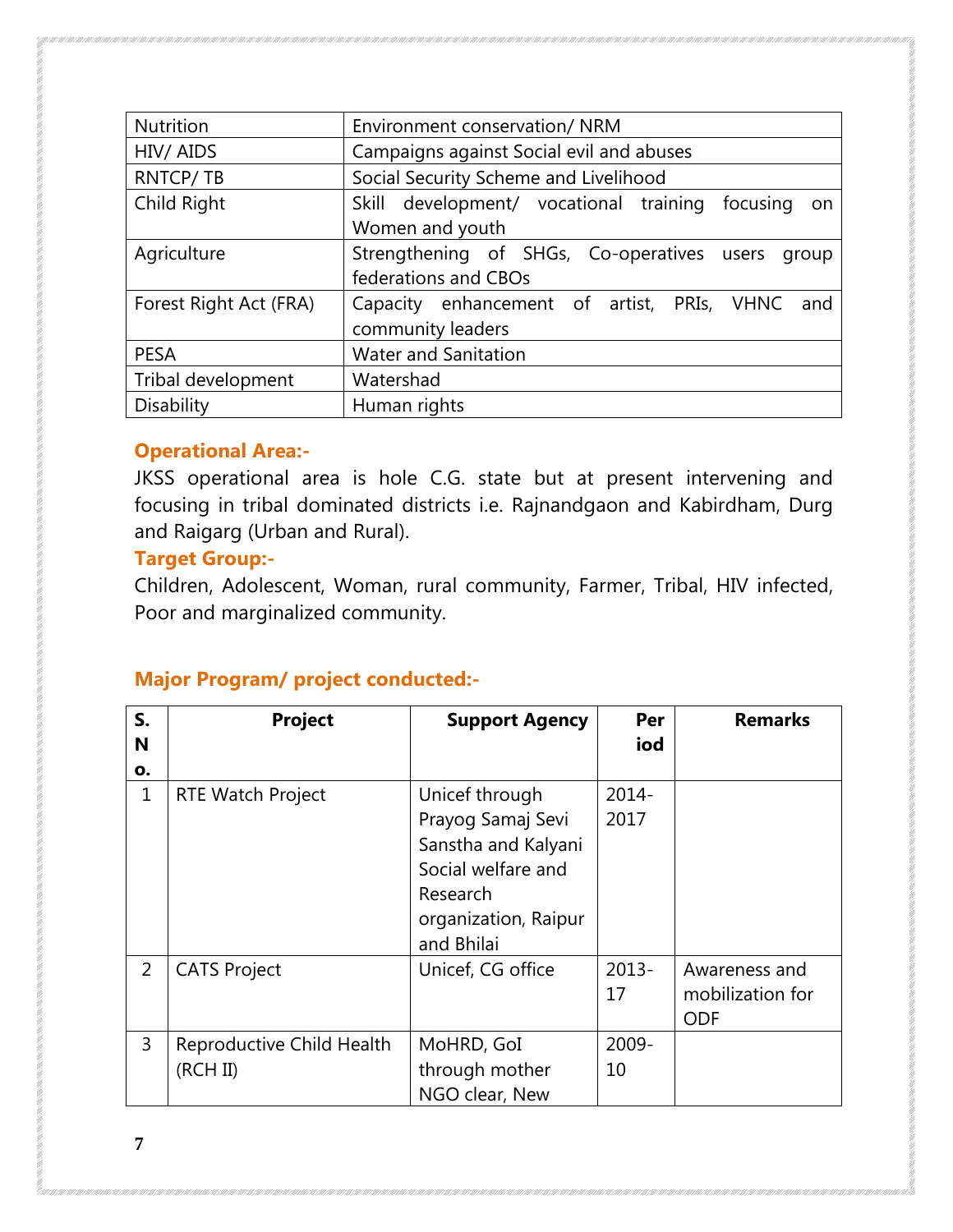|                |                            | Delhi                       |          |                          |
|----------------|----------------------------|-----------------------------|----------|--------------------------|
| $\overline{4}$ | <b>Target Intervention</b> | CG SACS, Health             | 2009-    |                          |
|                | Program For Female Sex     | Department, CG              | 15       |                          |
|                | Worker & MSM               |                             |          |                          |
| 5              | Vocational training for    | NABARD, CG                  | $2012 -$ | Women                    |
|                | women to enhance their     |                             | 20       | Leadership               |
|                | capacity and financial     |                             |          | program                  |
|                | strength                   |                             |          |                          |
| 6              | Formation of Agriculture   | <b>NABARD</b>               | 2015     |                          |
|                | Club                       |                             |          |                          |
| $\overline{7}$ | Seed Village Project       | <b>NABARD</b>               | 2015     |                          |
| 8              | <b>Information Center</b>  | Self                        | $2012 -$ | <b>IEC</b> activities on |
|                |                            |                             | till     | development              |
|                |                            |                             |          | issues                   |
| 9              | Research and study         | CASA, RAC,                  | $2012 -$ | Baseline and             |
|                | Program                    | WAterAid                    | till     | impact                   |
|                |                            |                             |          | assessment               |
| 10             | Axya/ RNCTP Project        | CHAI, Channi                | $2012 -$ |                          |
|                |                            |                             | 17       |                          |
| 11             | PESA and Water Awareness   | PRIYA, NDL                  | 2012     |                          |
|                | Program                    |                             |          |                          |
| 12             | Development Initiatives in | <b>CASA (Churches</b>       | $2012 -$ |                          |
|                | CG                         | <b>Auxiliary for Social</b> | till     |                          |
|                |                            | Action) New Delhi           |          |                          |
| 13             | Link Worker Scheme         | <b>GSACS Raipur</b>         | $2013 -$ |                          |
|                | Project                    |                             | till     |                          |
| 14             | Capacity Building of       | Hans Foundation             | $2014 -$ |                          |
|                | disable children           |                             | 15       |                          |
| 15             | Support in PPPTC program   | IL &FS Education            | 2012-    |                          |
|                |                            |                             | 15       |                          |

## **Networking and collaborative partners:-**

- AFPRO (Action for food production), Raipur
- CHRI (Commonwealth Human Rights Initiatives) Raipur.
- VISWA YUWAK KENDRA New Delhi.
- SAMARTHAN Raipur.
- PRIA Raipur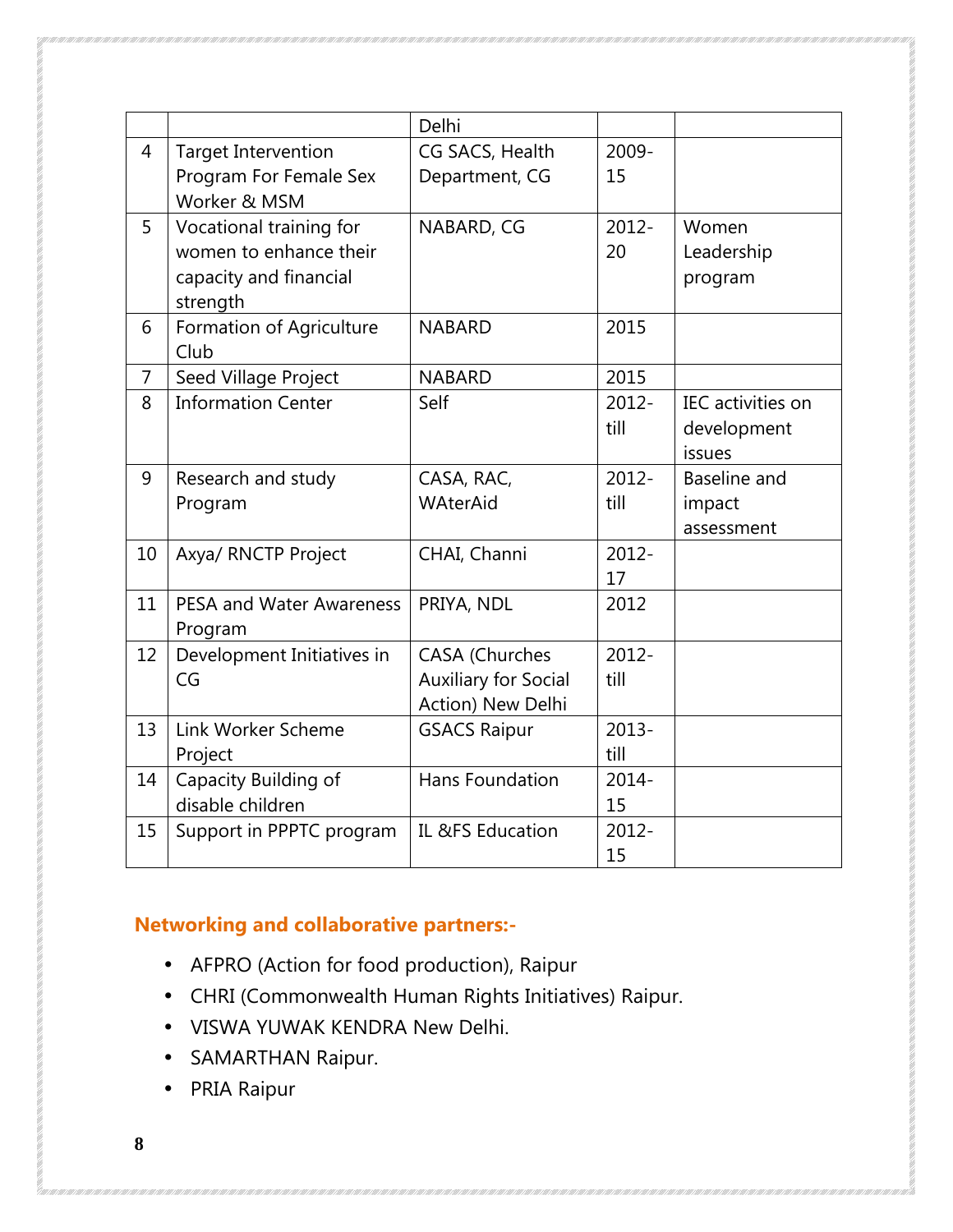- NEHRU YUVA KENDRA.
- Chhattisgarh Administration Academy.
- SSK Lakhnawu
- Huns Foundation Delhi
- Research Analysis Consultant Bhubneshwar
- Khairvadi Social Welfare Org. Mumbai
- Voluntary Action Network India New Delhi
- Chhattisgarh Voluntary Action Network India Raipur (CG)
- Chhattisgarh RTE Forum Raipur (CG)
- Chhattisgarh Wash Forum Raipur (CG)
- Rajnandgaon Swakshik Samaj Rajnandgaon (CG)
- NGO Pathsala Bhopal (M.P.)
- Bhojan Ka Adhikar Abhiyan C.G. Raipur
- Chhattisgarh ABC- Raipur (CG)
- Civil Society In CG Raipur (CG)
- Rural Development STTP Raipur (CG)
- Senior Citizens Forum Raipur (CG)
- Jan Judav Raipur (CG)
- •

#### **Assets/ infrastructure:-**

| SN  | <b>Name of Equipment</b> | <b>Number</b> |
|-----|--------------------------|---------------|
| 01. | Office                   | 02            |
| 02. | Bolero 4 wheal           | 01            |
| 03. | Tata Sumo                | 01            |
| 04. | <b>Computer Set</b>      | 06            |
| 05. | Laptop                   | 02            |
| 06. | Tab                      | 02            |
| 07. | Scanner                  | 03            |
| 08. | Printer                  | 4             |
| 09. | Telephone                | 03            |
| 10. | Fan                      | 20            |
| 11. | Cooler                   | 02            |
| 12. | T.V.                     | 1             |
| 13. | D.V.D.                   | 1             |